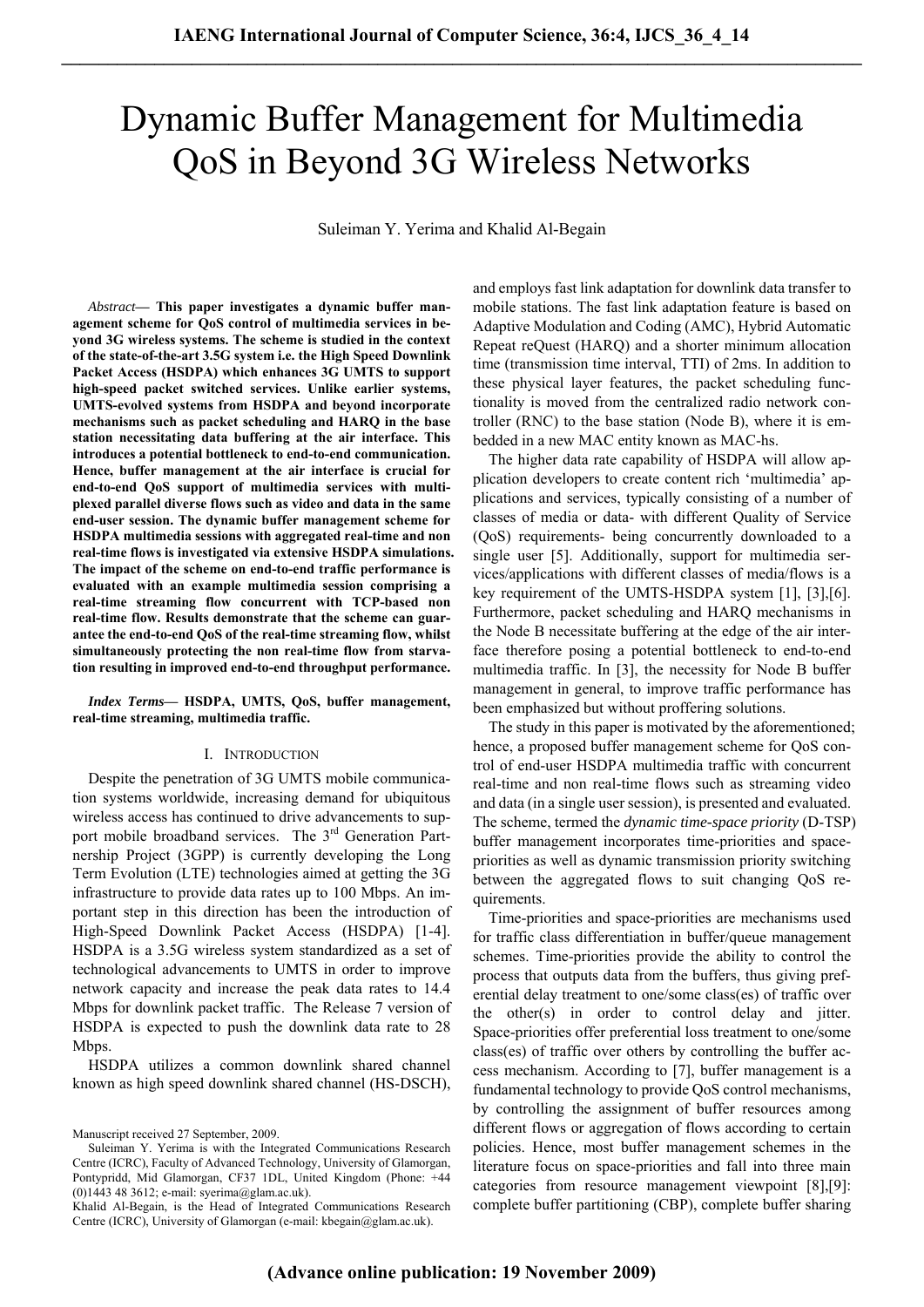(CBS), and partial buffer sharing (PBS).

CBP policy segments a given buffer space into multiple dedicated queues according to the differentiated classes of traffic. The allocation can be static or dynamic. CBS on the other hand, admits traffic of all classes as long as space is available in the buffer. In order to overcome the lack of service differentiation in CBS, the *pushout* policy allows *low priority* packets to be discarded by an incoming *higher priority* packet. PBS is a widely studied buffer management policy that provides preferential access to buffer space to high priority packets at the expense of loss of lower priority packets using a threshold. When exceeded, the threshold bars low priority packets from admission into the buffer while high priority packets continue to access the buffer.

Buffer management schemes based on the above mentioned policies have been proposed for wireless networks to facilitate effective sharing of bottleneck resources for enhanced QoS support. For example, [10] investigates buffer management within the HSDPA Radio Access Network to alleviate the impact of unreliable and time-varying link on non-interactive video streaming services. The paper proposes proactive buffer management schemes with data differentiation to improve MPEG-4 video quality. The schemes were PBS-based *proactive B-dropping* where the buffer proactively drops packets containing data of B-frames if the buffer occupancy exceeds a given threshold. Similarly,[11] considers several space-priority CBS-based schemes for the Radio Link Control (RLC) layer buffer management for video streaming over a HSDPA shared channels. The schemes are: *Drop New Arrivals* (DNA) which is equivalent to drop-tail CBS; *Drop Random Packet* (DRP) equivalent to *pushout* with *random* replacement; and the *Drop HOL Packet* (DHP) equivalent to *pushout* with *first-in-first-drop* replacement.

In [12], a buffer management scheme is proposed for 3G UMTS networks. The scheme is based on multi-level priority and CBS policy for all buffers at the border and inside the wireless network. Other works related to buffer management for QoS enhancement of traffic in wireless networks can be found in [13-16]. This highlights the growing importance of buffer management-based solutions to improve QoS performance in wireless networks. Nevertheless, QoS management of multimedia sessions with multiplexed services comprising concurrent diverse classes of flows in the user session has largely remained unaddressed.

Existing wireless buffer management solutions being mainly space-priority based cannot adequately provide the joint QoS control required by multimedia traffic with aggregated real-time and non-real-time streams. Hence, D-TSP with its hybrid (time and space) prioritization properties as well as dynamic time priority switching between RT and NRT flows is designed to overcome this problem. In D-TSP, *time priority* allows the delay-sensitive and loss-tolerant real-time (RT) flow to fulfill delay and jitter requirements, whilst *space priority* given to the loss-sensitive but delay tolerant non real-time (NRT) flow enables loss minimization. The dynamic (time) priority switching allows any residual delay tolerance of the real-time flow to be exploited in order to prevent potential (bandwidth) starvation of the parallel non real-time stream. This is particularly crucial at the bottleneck air interface. Hence, D-TSP concept is important not only for downlink multimedia traffic QoS control in HSDPA, but also for other beyond 3G wireless systems with queuing at the air interface.

In this paper, D-TSP is evaluated using HSDPA system simulations and the impact of the scheme on RT streaming flow and concurrent NRT TCP-based data flow in an end-user multimedia session is studied under various HSDPA channel loads. The rest of the paper is organized as follows. Section II discuses buffer management in HSDPA radio access network and gives a description of the D-TSP scheme. Next, HSDPA simulation model for D-TSP performance evaluation is explained; followed by numerical results and analyses. Finally, concluding remarks are given in the last section.

# II. BUFFER MANAGEMENT IN HSDPA RADIO ACCESS NETWORK

In HSDPA, the packet scheduling functionality is performed in the Node B with a transmission time interval (TTI) of 2ms. The basic function of the Node B packet scheduler is to determine which user will receive transmission in the next TTI. The size of the data block transmitted in the TTI frame is determined by the AMC scheme selected, which in turn is based on the channel quality reported via the feedback uplink control channel. In addition to the user equipment (UE) channel quality information, ACK/NACK feedback is also carried on the return uplink channel to enable retransmissions during the HARQ operation.

In the 3GPP HSDPA standards (TS 25.321 MAC specification) [17], packet scheduling is specified as a MAC-hs functionality as shown in Figure 1. Additionally, *priority handling* and *priority queue distribution* functionalities are defined to cater for multiple queues associated with a single user that maintains several flows in the same HSDPA session. Most existing HSDPA packet scheduling algorithms are designed for inter user transmission scheduling and do not address inter-class/inter-flow prioritization for end-users with multiple flows; i.e. the packet scheduling algorithms assume a single flow per user. Where multiple flows or media with different QoS requirements, such as RT voice/video and NRT data exists for a given user, an efficient buffer management scheme can enable inter-class/inter-flow prioritization for each 'multimedia' user, whilst the packet scheduling algorithm provides the per TTI scheduling between the users.



**Figure 1 : HSDPA Node B MAC-hs architecture [17].** 

The scheduler schedules MAC-hs SDUs (generated from one or more queued MAC-d PDUs arriving from the RLC)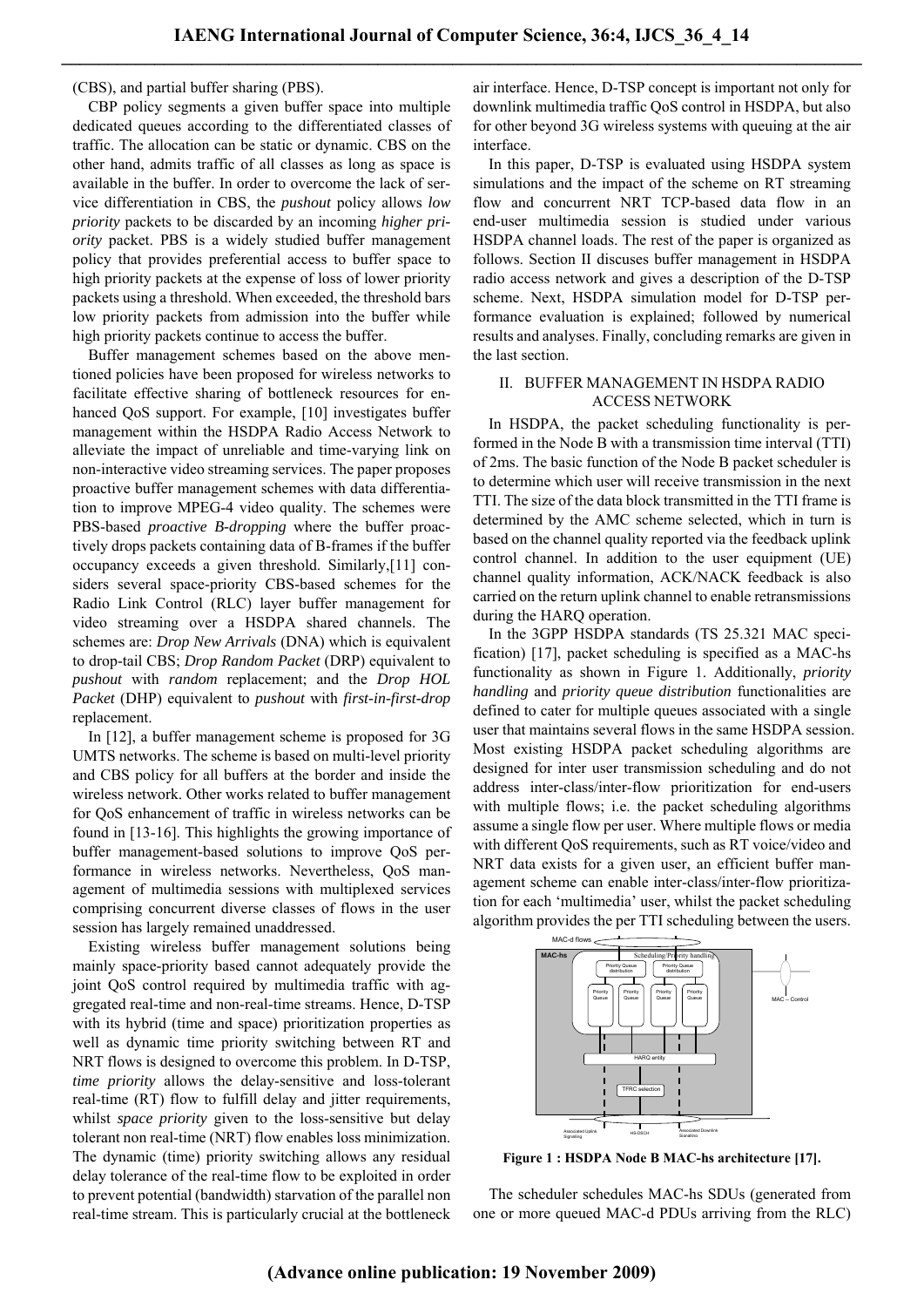based on information from upper layers. One UE may be associated with one or more MAC-d flows. Each MAC-d flow contains HS-DSCH MAC-d PDUs for one or more priority queues. Hence, in our approach, the buffer management algorithm (BMA) can be considered a sub-function of the MAC-hs scheduler which oversees the responsibility of handling priorities for multiple flows (priority queues) associated with the same UE in the MAC-hs. With this approach, classical packets scheduling algorithms such as Round Robin, Max throughput, Max-C/I, proportional fair, M-LWDF, etc. can be applied for inter-user transmission scheduling while the BMA handles inter-class transmission prioritization between the RT and NRT flows (through its time priority policy).

 The BMA performs buffer admission control (BAC) on arriving MAC-d PDUs according to the priority scheme's BAC mechanism. The BMA also determines the MAC-d flow (identifies the UE priority Queue ID) from which the MAC-d PDUs will be assembled into MAC-hs SDUs for transmission to the UE on a given HARQ entity. If priority switching is enabled (as in the case of a dynamic buffer management scheme like D-TSP proposed in this paper), the priority switching algorithm is consulted to identify the correct MAC-d flow (Queue ID) for next transmission. The scheduler then schedules the MAC-d flow on a selected HARQ process, if the scheduling algorithm has allocated the next transmission opportunity to the UE associated with the MAC-d flow.

 Thus, the buffer management algorithm as a sub-entity of the MAC-hs scheduler, is executed on each of the UE's MAC-d flows i.e. the priority handling for UE's with multiple flows per session (i.e. multiplexed RT and NRT flows concurrent in the multimedia connection). The entire scheduling process for multimedia sessions therefore, can be viewed as occurring in a logical hierarchy with the BMA performing buffer admission control and inter-class (inter-flow) scheduling, while the MAC-hs scheduling performs the inter-UE scheduling according to any of the well known scheduling disciplines like Max-C/I, Proportional Fair, etc. This logical scheduling hierarchy is show in Figure 2.



Figure 2: Logical hierarchy of UE<sub>1</sub> multiplexed RT and NRT **MAC-d flow scheduling in HSDPA Node B with intra-user buffer management and inter-user packet scheduling.** 

*A. MAC-hs PDU transmission at the air interface*  A MAC-hs PDU for High-Speed Downlink Shared Channel (HS-DSCH), as shown in Figure 3, consists of one MAC-hs header and one or more MAC-hs SDUs where each MAC-hs SDU equals one MAC-d PDU [17]. According to 3GPP HSDPA specifications, a maximum of one MAC-hs PDU can be transmitted in a TTI per UE. The MAC-hs header is of variable size. The MAC-hs SDUs in one TTI belong to the same reordering queue in the UE side. This implies that with MAC-hs, the RT and NRT SDUs from a UE's priority queues cannot be multiplexed in one TTI. Thus, when a UE with multiplexed RT and NRT flows is selected for transmission by the MAC-hs packet scheduling algorithm, the BMA policy would determine which priority queue will supply the MAC-hs SDUs (queued MAC-d PDUs) to construct the MAC-hs PDU for transmission on a selected HARQ process. Note that the total size of the MAC-hs PDU is determined by the UE *instantaneous radio conditions* reported in the *CQI* via the uplink (HS-DPCCH) channel. From the CQI, the Adaptive Modulation and Coding (AMC) Scheme is selected along with the number of codes to be used, and this basically determines the size of the MAC-hs PDU to be transmitted to the UE in the TTI.



**Figure 3: MAC-hs PDU structure [17]** 

Thus, D-TSP is designed to fulfill the BMA roles of priority handling and queue distribution in the Node B MAC-hs for each user with aggregated RT and NRT flows, whilst also allowing optimized QoS control at the air interface in order to enhance end-to-end traffic performance. The D-TSP buffer management scheme is described next.

# *B. The D-TSP Buffer Management Scheme*

The basic concept of dynamic time-space priority (D-TSP) is to simultaneously provide transmission (time) priority for the RT flow, and space priority to the NRT data flow of the same end-user. D-TSP utilizes a trade-off mechanism to switch transmission priority to the NRT flow at the expense of slight degradation of RT flow QoS (delay and loss) within the allowable RT QoS constraints. The idea behind D-TSP is to prevent potential NRT flow starvation at the bottleneck i.e. radio interface, without violating the RT flow QoS requirements. The scheme is illustrated in Figure 4. D-TSP is based on a novel Time-Space Priority queuing concept [18], [19], where RT flow and NRT flow destined for the same user are queued using a hybrid priority queuing mechanism.

The RT flow packets, say from a conversational class voice, or real-time streaming video/audio are queued ahead of the NRT flow packets of the same user, for priority scheduling/transmission on the shared channel (i.e. time priority). At the same time, the NRT flow packets, say from background class like (TCP-based) FTP traffic, get space priority in the user's buffer queue because of their loss sensitivity, and lower transmission priority due to their delay tolerance. TSP queuing uses a threshold R (see Fig. 4), to restrict the maximum number of queued RT packets, whilst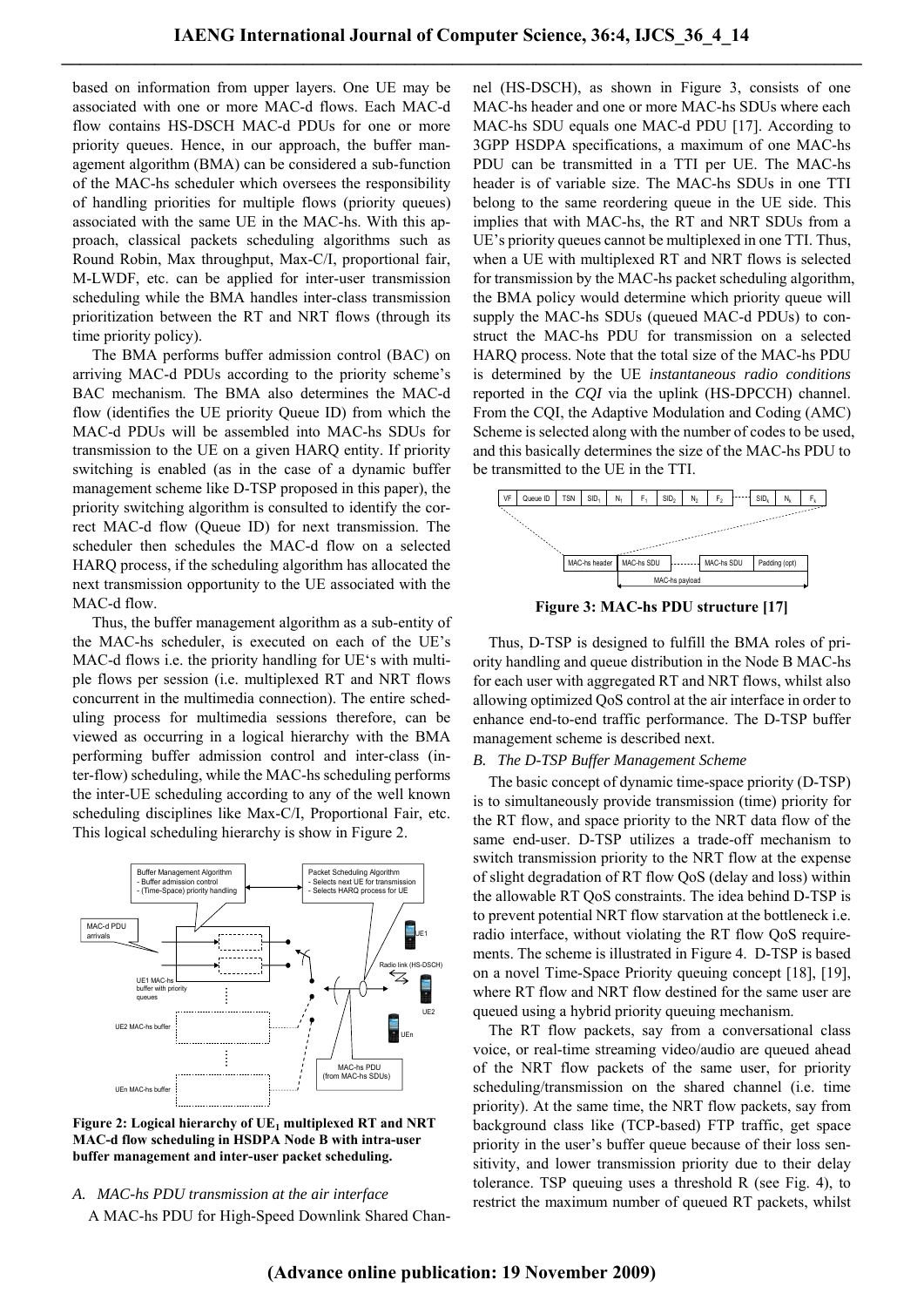the NRT flow has unrestricted access to the entire buffer space (i.e. space priority). Threshold R allows loss tolerance of RT flow to be exploited to minimize NRT packet loss.



**Figure 4: Basic TSP queuing concept for single user multimedia RT and NRT traffic.** 

Since RT flows typically do not employ retransmission protocols, RT packet losses within QoS bounds does not affect higher layer protocol performance. On the other hand, NRT packet losses being typically recovered with higher layer RLC and TCP retransmission protocols adversely affects their performance, resulting in end-to-end throughput degradation.

In [19], we have shown TSP to be an effective queuing mechanism for joint RT and NRT QoS control compared to conventional priority queuing schemes. However, according to 3GPP standards [20],[21], the MAC-hs can incorporate flow control algorithms (Iub flow control) to regulate RNC to Node B data transfer to prevent MAC-hs buffer overflow. Hence, in addition to TSP queuing, D-TSP incorporates a credit-based flow control mechanism, necessitating the additional thresholds, L and H besides the TSP threshold R. Thus the overall D-TSP (logical) queue incorporates three thresholds as shown in Figure 5.



**Figure 5: D-TSP buffer management scheme shown for UE<sub>1</sub> RT and NRT flow queuing, priority handling and QoS control in HSDPA Node B MAC-hs.** 

The D-TSP flow control mechanism issues credits which gives the number of data units of each flow to be transmitted from the RNC. Furthermore, the D-TSP flow control mechanism is designed to react to variation of the UE channel conditions, as well as buffer occupancy in order to mitigate buffer overflow and ensure efficient radio resource utilization. In addition, the D-TSP scheme incorporates time or transmission priority switching between the RT and NRT flows. Basically, for a given transmission opportunity assigned to the UE by the packet scheduler, when the head-of the-line (HOL) RT packet delay is below a given delay budget, transmission priority is switched to the NRT flow, otherwise it remains with the RT flow. Referring to Figure 5, The D-TSP algorithm is described with the following assumptions and notations:

- Assuming a total buffer allocation of N Protocol data units (PDUs) for a given UE with a multimedia connection/session in the Node B MAC-hs in the HSDPA cell. Let R denote the total number of allowed RT PDUs in the UE's MAC-hs buffer.
- Let r(t) be the number of the UE's RT PDUs in the buffer at time t, while we denote the number of the UE's NRT PDUs at time t as n(t). From TSP principle,  $0 \le r(t) \le R$  and  $0 \le n(t) \le N$  at any given time t.
- Denote the lower D-TSP Iub flow control threshold as L, where  $R \leq L$ . Likewise the higher flow control threshold is given by H, where  $L < H < N$ .
- Let the nth user's buffer occupancy at time t be given by  $q(t) = r(t) + n(t)$ . The average buffer occupancy is estimated using a moving average filter with ith sample given by:

$$
q_i = w \cdot q_{(i-1)} + (1-w) \cdot q(t) \tag{1}
$$

- Denote  $\lambda_{rt}$  as the Guaranteed Bit Rate (GBR) of the RT flow (obtainable from bearer negotiation parameters).
- Let  $\lambda$ <sup>'</sup><sub>nrt</sub> express the estimated average NRT flow data rate at the radio interface determined from:

$$
\lambda'_{\text{nrt}(i)} = \alpha \cdot \lambda'_{\text{nrt}(i-1)} + (1 - \alpha) \cdot \lambda_{\text{nrt}}(t) \tag{2}
$$

where *i* is the ith TTI in which the user's NRT flow was transmitted during the UE's scheduling opportunity and  $\lambda$ <sub>nrt</sub>(t) is the amount of NRT data transmitted during the *i*th TTI.  $\lambda_{\text{net}}$  (t) = 0 if no NRT PDUs were transmitted in the *i*th TTI for the given UE.

- Let *k* denote a parameter for buffer overflow control, while T denotes the inter-frame period for RNC-Node B frame transfer (10ms), and PDU\_size, the MAC-d PDU size in bits.
- Assuming a given delay budget, DB for the UE RT PDU MAC-hs queuing. RT PDU inter-arrival time, *i* at the Node B MAC-hs can be estimated from the already known GBR using:

$$
i = \text{PDU\_size (bits)/ } \lambda_{\text{rt}} \text{ (bits/sec)} \tag{3}
$$

- Thus, we can define a time priority switching control parameter δ given by:  $δ = DB*i*$  (4)
- Assuming a discard timer (DT) is used to discard MAC-d PDUs of the UE's RT flow when MAC-hs queuing delay exceeding a given maximum delay budget  $DB_{\text{max}}$ . If Y is the maximum allowable downlink delay then:

$$
DBmax = Y - (external network delays + Core Net-work delays + lub transfer delay) \t(5)
$$

With the above given assumptions and defined notations, the overall D-TSP scheme in MAC-hs operates as follows:

# **Part 1: Credit allocation for multimedia UE:**

• Step 1: Compute per frame RT flow credit allocation

$$
C_{rt} = (\lambda_{rt} / \text{PDU\_size}) \cdot T \tag{6}
$$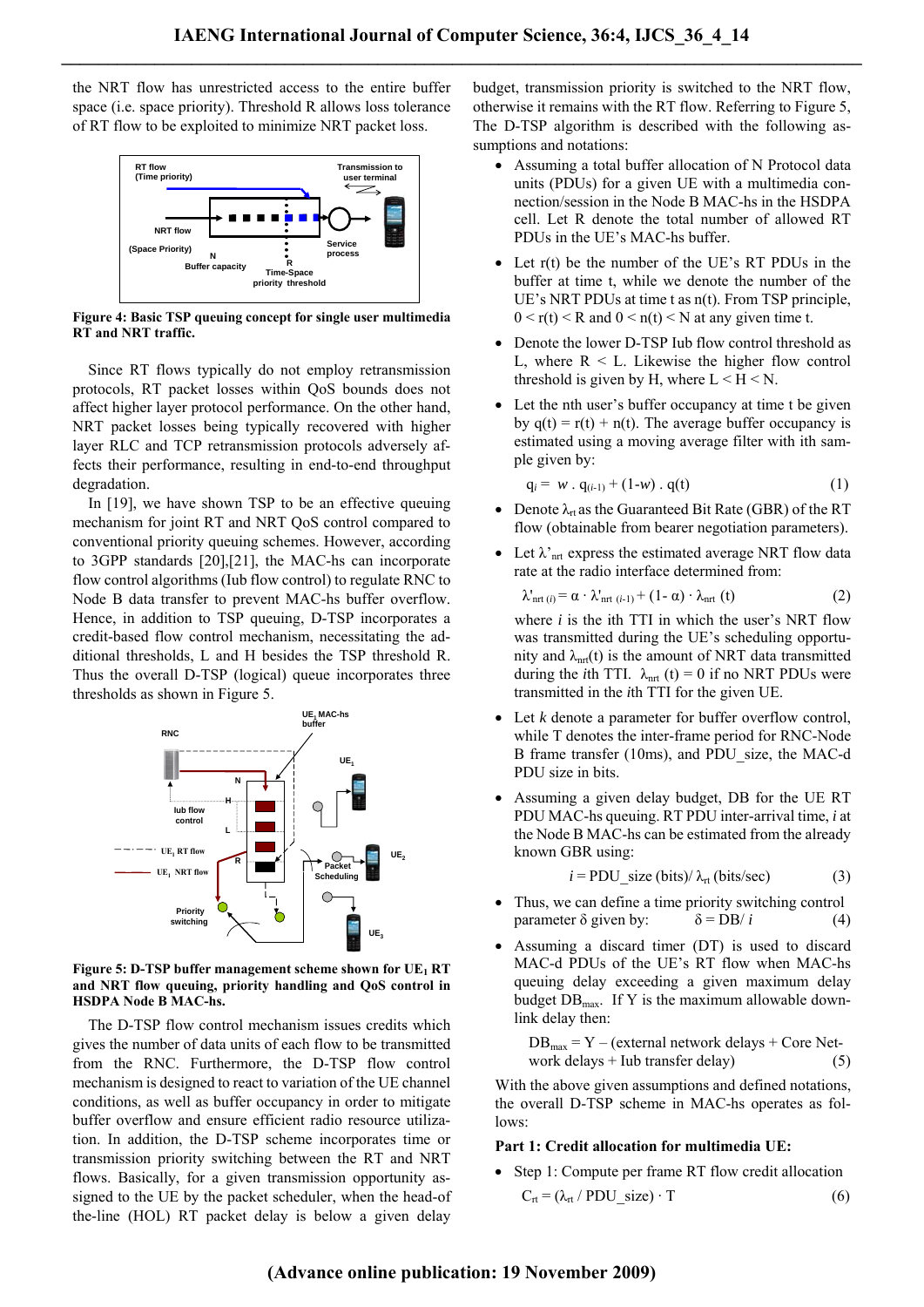• Step 2: Compute per frame maximum NRT credits

| $C_{\text{NRTmax}} = (\lambda'_{\text{int}} / \text{PDU}_\text{size}) \cdot T$ if $q_i < L$ |                  |
|---------------------------------------------------------------------------------------------|------------------|
| $k \cdot (\lambda'_{\rm nrt}/\rm{PDU} \text{ size}) \cdot T$ if $L \le q_i \le H$           |                  |
|                                                                                             | if $q_i > H$ (7) |

• Step 3: Compute per frame NRT credit allocation

 $C_{\text{NRT}}$  = min { $C_{\text{NRTmax}}$ , UBS<sub>NRT</sub>} where UBS<sub>NRT</sub> is the number of NRT PDUs present in the RNC for the UE. Hence, total per frame credit for the UE is  $C_{rt} + C_{NRT}$ .

#### **Part 2: TSP queue management for multimedia UE:**

- Step 1: For each arriving HS-DSCH data frame from RNC for the UE determine the flow class - RT or NRT.
- Step 2: If flow belongs to RT class, for each MAC-d PDU in the payload:

 If (r(t) < R) *queue PDU at RT queue tail* Else *drop MAC-d PDU and update RT loss* Else If flow belongs to the NRT class, for each MAC-d PDU in the payload:

 If r(t) + n(t) < N *queue PDU at buffer queue tail* Else *drop MAC-d PDU and update NRT loss* 

# **Part 3: Transmission priority control (D-TSP only):**

- For each scheduled UE transmission opportunity:
- IF  $(r(t) < \delta$  AND RT HOL delay  $\leq DB_{\text{max}}$  AND  $n(t) \geq 0$ )

Time Priority = NRT flow

 Generate MAC-hs Transport Block from NRT PDUs **ELSE** 

Time Priority  $= RT$  flow Generate MAC-hs Transport Block from RT PDUs

C. *Benefits of dynamic BMA for HSDPA multimedia traffic*

The application of a dynamic buffer management scheme -such as the described D-TSP- for QoS control at the wireless interface will yield the following benefits:

- Since NRT class uses RLC Acknowledged Mode for MAC-d PDU transfer, RLC layer performance improves dramatically due to reduced RLC round trip times and fewer RLC retransmissions. Even a small percentage loss of NRT PDUs is detrimental. In contrast, RT class uses RLC Unacknowledged Mode transfer where RT MAC PDU losses have no effect on RLC RTT.
- Improved TCP performance and application response times: Unlike the RT flow which will typically use UDP, the NRT flow in the HSDPA multimedia session utilizes TCP as the transport layer protocol. TCP offers reliability and flow control for NRT services and accounts for majority of data traffic in the Internet. TCP was originally designed for wired networks, but extensive research efforts have concentrated on optimizing TCP performance over wireless networks, including UMTS/HSDPA. Previous work such as [22], [23], [24], [25], have shown that starvation of TCP-based NRT flows in the lower layers have severe adverse effects on higher layer (RLC and TCP) protocol performance. Hence, D-TSP flow control and dynamic priority switching mechanisms can alleviate potential starvation of the NRT class with consequent TCP performance enhancement.

• Increased resource utilization efficiency: Loss of RT PDUs in the MAC-hs buffers incur no additional RAN or radio resources. On the other hand, NRT PDUs lost due to MAC-hs buffer overflow are retransmitted across all layers, thereby wasting network and transmission resources from end to end.

D-TSP, through its dynamic transmission priority control allows for trade-off of RT QoS within allowable constraints whilst maximizing NRT bandwidth allocation. In the next section D-TSP performance is investigated.

## III. D-TSP PERFORMANCE EVALUATION

In order to evaluate D-TSP for streaming RT traffic and TCP-based NRT traffic in a concurrent HSDPA user's multimedia session, we used the static equivalent, (s-TSP), and complete buffer sharing (CBS) as baseline schemes for comparison. The static TSP (s-TSP) scheme consists of the TSP queuing and flow control thresholds and mechanisms described in the previous section for the D-TSP scheme but without the dynamic transmission priority switching aspect (i.e. part 3). This means that static TSP always prioritizes the UE's RT packets (PDUs) for transmission.

With complete buffer sharing, NRT flow is guaranteed some bandwidth allocation at the radio interface in the presence of the RT streaming flow of the same user, because CBS inherently possesses some degree of buffer and transmission bandwidth allocation fairness [8]. For this reason, CBS provides a comparative baseline scheme to evaluate the NRT flow starvation mitigation capabilities of D-TSP.

 Recall that D-TSP uses dynamic time priority switching in order to prioritize NRT transmission while RT flow delay is within a given delay budget. RT streaming being a *greedy source* traffic has the potential to cause NRT bandwidth starvation. So, the study is aimed at investigating the impact of RT streaming flow on the concurrent NRT TCP flow of the same HSDPA user, and the effectiveness of D-TSP in mitigating NRT flow starvation while still ensuring that RT streaming end-to-end QoS requirements are not violated.

## *A. Simulation model and configuration*

For the study, a HSDPA system model was developed with detailed UTRAN mechanisms including, RNC MAC queues, RLC layer AM and UM modes with ARQ retransmission for AM mode. In the Node-B, MAC-hs queues (applying CBS, s-TSP and D-TSP), HARQ processes, AMC schemes, and Packet Scheduling on the HSDPA air interface are modeled. Effect of the core network (CN) is abstracted as an assumed fixed delay to arriving packets. In the receiver (UE), we included SINR calculation and CQI reporting, HARQ processes, RLC modes with ARQ for AM retransmission, packet reassembly queues, peer TCP entity, and playout buffer for the streaming RT flow.

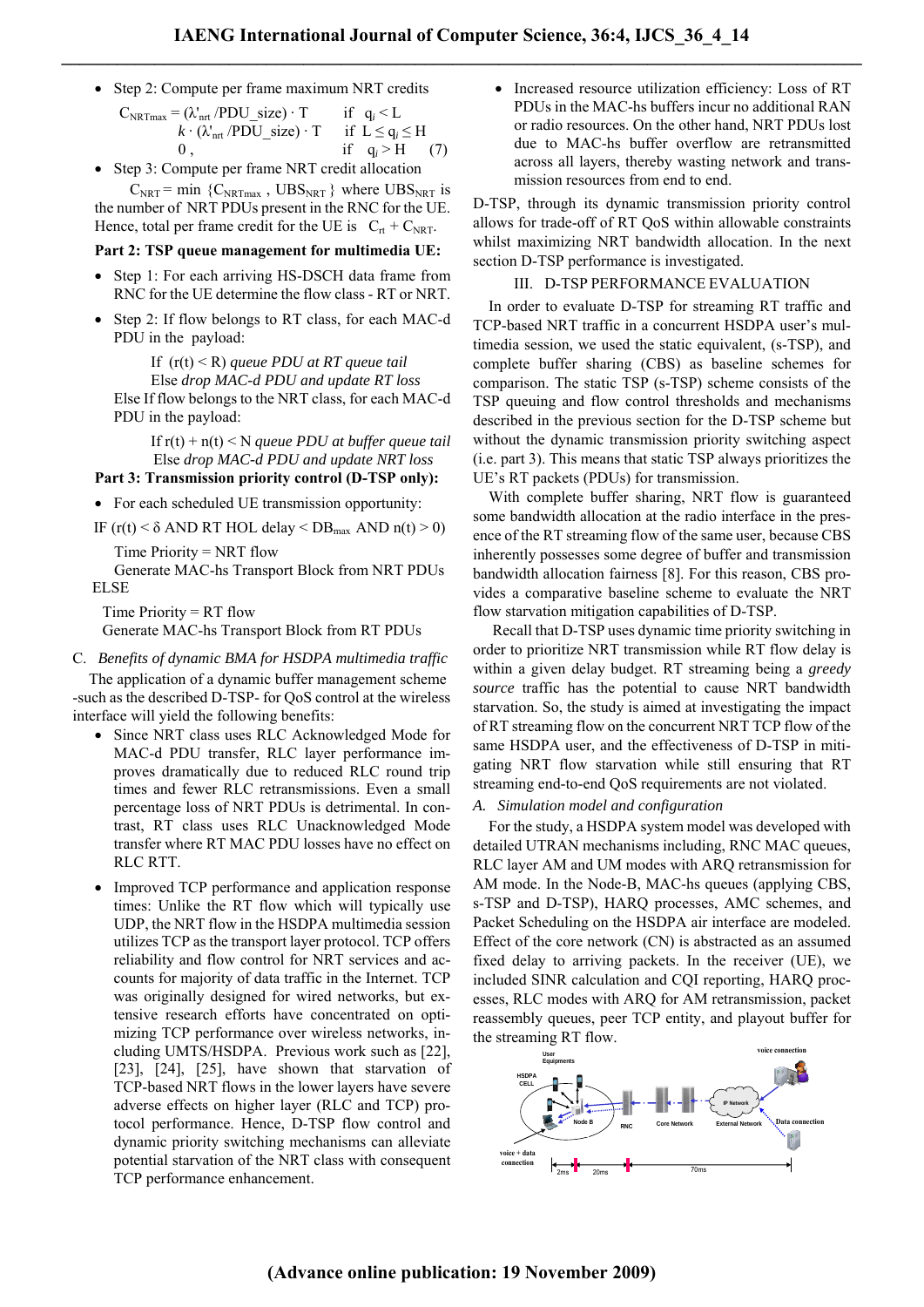## **Figure 6: Simulation model for D-TSP case study with RT streaming and TCP-based NRT flow in a concurrent UE session.**

In the experiments, a test user equipment  $(UE<sub>1</sub>)$  is connected to the UTRAN and configured to receive 'multimedia' traffic of simultaneous 64 kbps Constant Bit Rate (CBR) encoded real-time video stream and non-real-time TCP streams in a simulated 120s streaming and file download session. The overall set up models a single HSDPA cell with fair time scheduling to *m* users as shown in Figure 6. A summary of the simulation parameters are given in Table 1.

Several scenarios with different HSDPA cell loads were considered i.e.  $m = 1, 5, 10, 20$  and 30 users simultaneously active during the test UE's concurrent streaming and file download session of 120s duration.

| Table 1: Simulation parameters for D-TSP investigation. |  |  |  |  |  |  |  |
|---------------------------------------------------------|--|--|--|--|--|--|--|
|---------------------------------------------------------|--|--|--|--|--|--|--|

| Physical layer configuration             |                                                                                               |  |  |  |
|------------------------------------------|-----------------------------------------------------------------------------------------------|--|--|--|
| <b>HS-DSCH TTI</b>                       | 2ms                                                                                           |  |  |  |
| HS-DSCH Spreading factor                 | 16                                                                                            |  |  |  |
| HSDPA carrier frequency                  | 2GHz                                                                                          |  |  |  |
| Path loss Model                          | $148 + 40 \log(R)$ dB                                                                         |  |  |  |
| Transmit powers                          | Total Node-B power=15W,<br>HS-DSCH power=50%                                                  |  |  |  |
| Noise power                              | $1.214$ $e^{-13}$ W                                                                           |  |  |  |
| Shadow fading                            | Log-normal: $\sigma = 8$ dB                                                                   |  |  |  |
| AMC schemes                              | QPSK $\frac{1}{4}$ , QPSK $\frac{1}{2}$ , QPSK<br>$^{3/4}$<br>16QAM 1/4, 16QAM 1/2, 16QAM 3/4 |  |  |  |
| No. of HS-DSCH codes                     | 5                                                                                             |  |  |  |
| CQI letency                              | 3 TTIs (6ms)                                                                                  |  |  |  |
| No. of active HARQ processes             | 4                                                                                             |  |  |  |
| HARQ feedback latency                    | 5ms                                                                                           |  |  |  |
| MAC-hs configuration                     |                                                                                               |  |  |  |
| Packet Scheduling                        | Fair time scheduling                                                                          |  |  |  |
| <b>Iub</b> flow control                  | Enabled                                                                                       |  |  |  |
| Parameters for flow control<br>algorithm | $\alpha = 0.7$ ; $w=0.7$ ; $k=0.5$                                                            |  |  |  |
| D-TSP /s-TSP parameters                  | $R = 32$ , $L = 72$ , $H = 144$ , $N = 192$                                                   |  |  |  |
| DB settings                              | $DB = 40, 80, 120$ and 160 ms                                                                 |  |  |  |
| CBS parameter                            | $N = 192$                                                                                     |  |  |  |
| Discard time DT timeout                  | 160ms                                                                                         |  |  |  |
| RLC configuration                        |                                                                                               |  |  |  |
| Operation mode (NRT flow)                | Acknowledged                                                                                  |  |  |  |
| PDU delivery                             | In-Sequence                                                                                   |  |  |  |
| PDU size                                 | 320 bits                                                                                      |  |  |  |
| RLC TX window size                       | 1024 PDUs                                                                                     |  |  |  |
| RLC RX window size                       | 1024 PDUs                                                                                     |  |  |  |
| SDU discard mode                         | After MaxDAT                                                                                  |  |  |  |
| MaxDAT                                   | 6 attempts                                                                                    |  |  |  |
| Polling mechanism                        | RLC status every PDU                                                                          |  |  |  |
| PDU retrans. delay                       | 200ms                                                                                         |  |  |  |
| Iub (RNC-Node-B) delay                   | 20 <sub>ms</sub>                                                                              |  |  |  |
| TCP configuration                        |                                                                                               |  |  |  |
| Maximum segment size                     | 512 bytes                                                                                     |  |  |  |
| <b>RWIND</b>                             | 32 KB                                                                                         |  |  |  |

| Initial CWIND                  | 1 MSS        |
|--------------------------------|--------------|
| Initial SS threshold           | <b>RWIND</b> |
| Fast retransmit duplicate ACKS |              |
| $External + CN$ delays         | 70ms         |

#### *B. Buffer dimensioning*

Assuming a downlink maximum transfer delay of 250ms, the maximum MAC-hs delay budget  $DB<sub>max</sub>$  can be calculated from equation (5), given that assumed Core Network  $+$  external delay + Iub delay sum up to 90ms (see Table 1). It is reasonable to assume that RNC queuing contributes very little delay comparatively because the D-TSP flow control algorithm design ensures that RT PDUs are not held back in the RNC queues. Moreover, this was confirmed during the simulations. Thus, from equation (5)  $DB<sub>max</sub> = 160$ ms, and, therefore RT discard timer DT is set to 160ms.

For the 64 kbps CBR RT stream,  $\lambda_{rt} = 64$  kbps hence:

 $R = (\lambda_{rt} * DB_{max})$  /PDU\_size = 32 PDUs

Likewise, assuming a maximum bit rate of 256 kbps for NRT flow and maximum average MAC-hs delay budget of 200ms:

Buffer size =  $(256\,000 * 0.2)/PDU$  size = 160.

Hence, we take a total buffer size  $N = 32 + 160 = 192$  PDUs in the MAC-hs for the UE. For the flow control thresholds we take H=  $0.75*$  N = 144, and L =  $0.5*$  H = 72.

*C. Performance metrics* 

In the experiments, we consider MAC-hs queuing delay budgets, DB, of 40, 80, 120 and 160 ms which from equation (4), correspond to  $\delta$  = 8, 16, 24 and 32 respectively. Note that the discard timer, DT discards RT streaming packets whose MAC-hs queuing delay  $\geq 160$  ms from the head of the D-TSP/s-TSP queue. The performance metrics observed are:

- *Average end-to-end NRT throughput*: The time average of the throughput of the TCP-based NRT flow measured in the UE TCP layer.
- *RT PDU discard ratio*: The ratio of late RT streaming PDUs discarded in the MAC-hs as a result of DT timeout.
- *RT inter-packet playout delay*: The playout delay between successive packets of the RT streaming flow queued in the UE playout buffer after the first initial buffering delay of  $DB_{\text{max}}$ .

# IV. NUMERICAL RESULTS

## *A. End-to-End NRT throughput evaluation*

Figure 7 plots the average end-to-end NRT flow throughput of an HSDPA end user (UE1) terminal running a session of simultaneous CBR encoded 64 Kbps RT video streaming and TCP-based file download. The average throughput is plotted against the number of users sharing the HSDPA channel in a single cell with fair time packet scheduling. The time average of the obtained throughput measured in the UE over a session period of 120s for  $\delta = 8$ , 16, 24 and 32 delay budget settings are compared to that of s-TSP and CBS buffering. In all the scenarios UE1 is assumed to be located at 0.2 km from the base station and moving away at 3 km/h, while other users are placed at random positions in the cell. From Figure 7, we can see that in the single user scenario i.e. when UE1 occupies the channel alone, the D-TSP scheme in all DB settings give only slightly better throughput than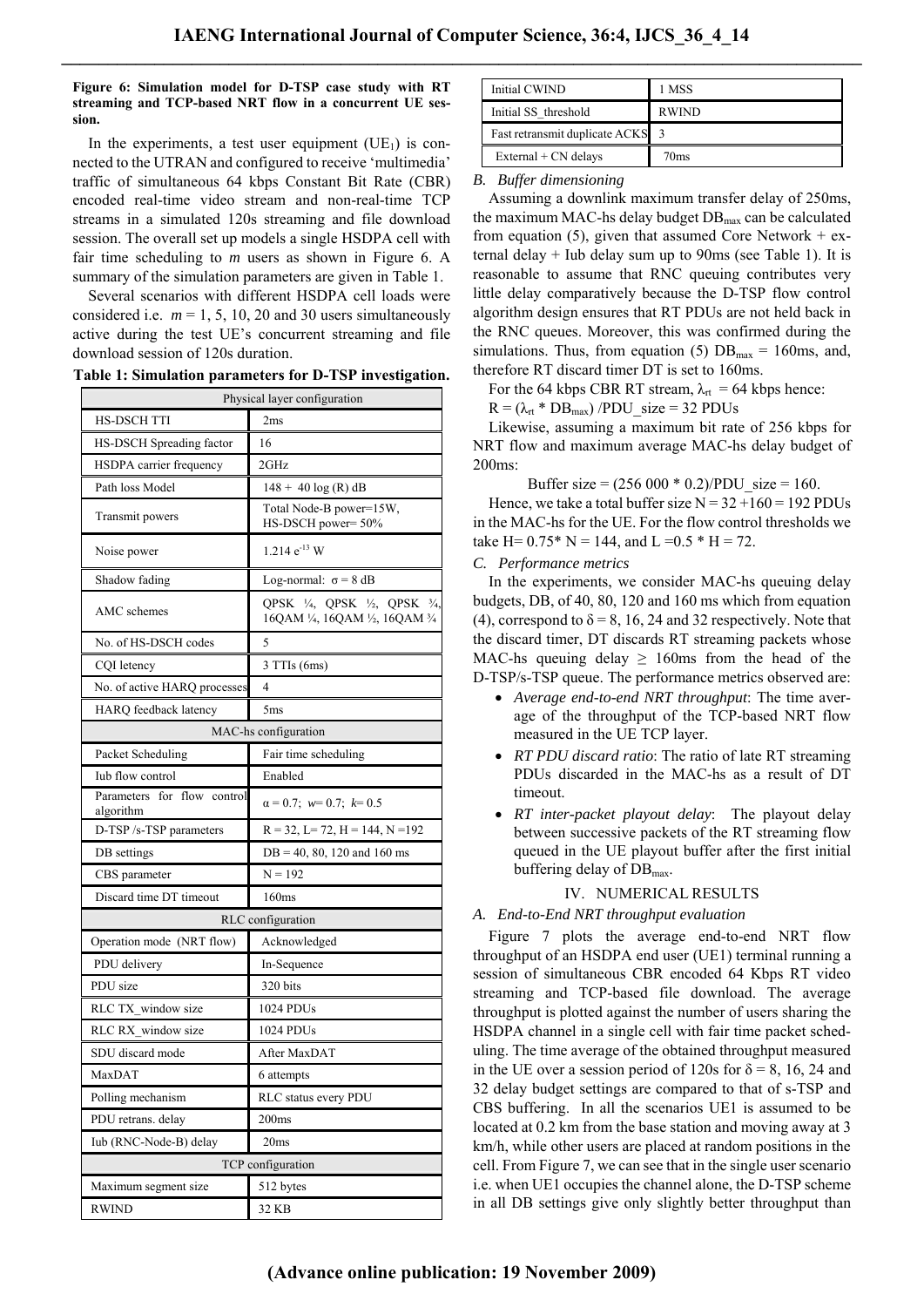s-TSP or CBS. This represents a lightly loaded HSDPA channel scenario where the user is being allocated all available channel codes in every TTI, the resulting high bandwidth allocation prevents NRT flow starvation despite the presence of the 'greedy source' RT streaming flow. For the same reason, increasing the D-TSP parameter does not yield any throughput improvement.

In the 5 user scenario (UE<sub>1</sub> sharing with 4 other UEs), it is interesting to note that at this point starvation of NRT flow starts to occur with s-TSP while CBS gives about 128 Kbps average throughput. Recall that s-TSP also incorporates an Iub flow control algorithm. In the experiments it was determined that the flow control algorithm effectively prevented buffer overflow, so no NRT PDUs were lost with s-TSP, indicating that starvation was the cause of end-to-end TCP throughput degradation. Since according to equation (7), the NRT flow credit allocation by the flow control algorithm depends on buffer occupancy, UE radio conditions and NRT flow throughput at the radio interface, the cause of NRT bandwidth starvation can only be attributed to the static prioritization of the greedy source RT streaming flow by s-TSP, which has no transmission switching mechanism. In the same 5 user scenario, it can be seen that D-TSP was effective in allowing NRT PDUs through by delaying the RT flow PDUs for up to the given delay budget. As D-TSP parameter increases (i.e. delay budget is relaxed more), a corresponding improvement in NRT throughput is noticeable. Also all the D-TSP configurations outperform CBS, indicating better fairness in bandwidth allocation to the NRT flow (a property which is inherent in the latter).



**Figure 7: End-to-end NRT throughput of UE1 for s-TSP, D-TSP (δ = 8, 16, 24, and 32 respectively) with 1, 5, 10, 20 and 30 active users in the HSDPA Cell.**

In the 10 user scenario, i.e. with heavier channel load, a similar trend is observed. D-TSP with DB of 80, 120 and 160 ms (i.e.  $\delta$  = 16, 24 and 32) performed better than CBS. Again, starvation by RT streaming is apparent with s-TSP. In the 20 user scenario, again with heavier load and consequent less frequent scheduling opportunities, NRT flow starvation occurs with s-TSP and D-TSP  $\delta$  = 8 (40ms delay budget). Only by increasing δ to 16 and above does D-TSP become effective in preventing NRT flow starvation and also exceeding CBS in average end-to-end throughput. With 30 users, we also encounter NRT flow starvation which is prevented again by D-TSP of delay budget 80ms and above. From the results, we conclude that D-TSP provides an effective mechanism through transmission priority switching to prevent imminent NRT flow starvation by a concurrent RT stream in a HSDPA user's session comprising both flows. Next we consider the impact of this mechanism on the streaming RT flow to see whether the trade-off for end-to-end NRT flow improvement was worthwhile.

### *B. RT Streaming performance evaluation*

Since a discard timer DT is used to discard HOL packets with delay exceeding  $DB<sub>max</sub>$  (160ms), the RT streaming PDUs violating this bound will not be received at the  $UE<sub>1</sub>$ . The D-TSP mechanism deliberately stalls RT PDUs to allow NRT PDUs transmission, thus increasing the probability of RT PDUs exceeding  $DB<sub>max</sub>$  and being discarded. Therefore in order to determine whether D-TSP provides the NRT end-to-end improvement without violating the RT streaming flow QoS bound, we recorded the number of RT PDUs discarded in the MAC-hs as a result of DT timeout. Figure 8 plots the RT PDU discard ratio vs. number of users in the cell. The plots are shown for D-TSP for  $\delta = 24$  and 32 corresponding to 120ms and 160ms delay budget. For s-TSP, D-TSP  $\delta$  = 8 and 16, there were no RT PDUs discarded by the discard timer. Likewise for D-TSP  $\delta$  = 24 single user, 5 user and 10 user scenarios; and also for D-TSP  $\delta$  = 32 single user and 5 user scenarios.



**Figure 8: RT PDU discard ratio vs. number of users.** 

It is clear from the graph that with less than 30 users in the cell, D-TSP with 120ms delay budget can guarantee less than 2% discard with discard timer set to 160ms. However, when D-TSP is set with 160ms delay (which is the upper limit), with 20 users, about 5% of the PDUs are discarded by the DT, while with 30 users about 14 % of the RT PDUs are discarded by the DT. This implies that a 160ms delay budget setting for D-TSP is too high to be used in 30 user scenario without severely compromising the streaming RT flow QoS. However, it is worth noting also that the delay of RT PDUs is not due to D-TSP switching mechanism alone but also the high channel loading is a major contributing factor. Hence, from the results we conclude that considering both results (Figures 7 and 8 together) D-TSP is still effective in NRT throughput enhancement whilst keeping RT streaming losses to a minimum that will not violate its required QoS.

Lastly, we consider the  $UE<sub>1</sub> RT$  playout buffer to observe the effect of D-TSP on the end-to-end performance of the RT streaming flow. Since the RT streaming video is assumed to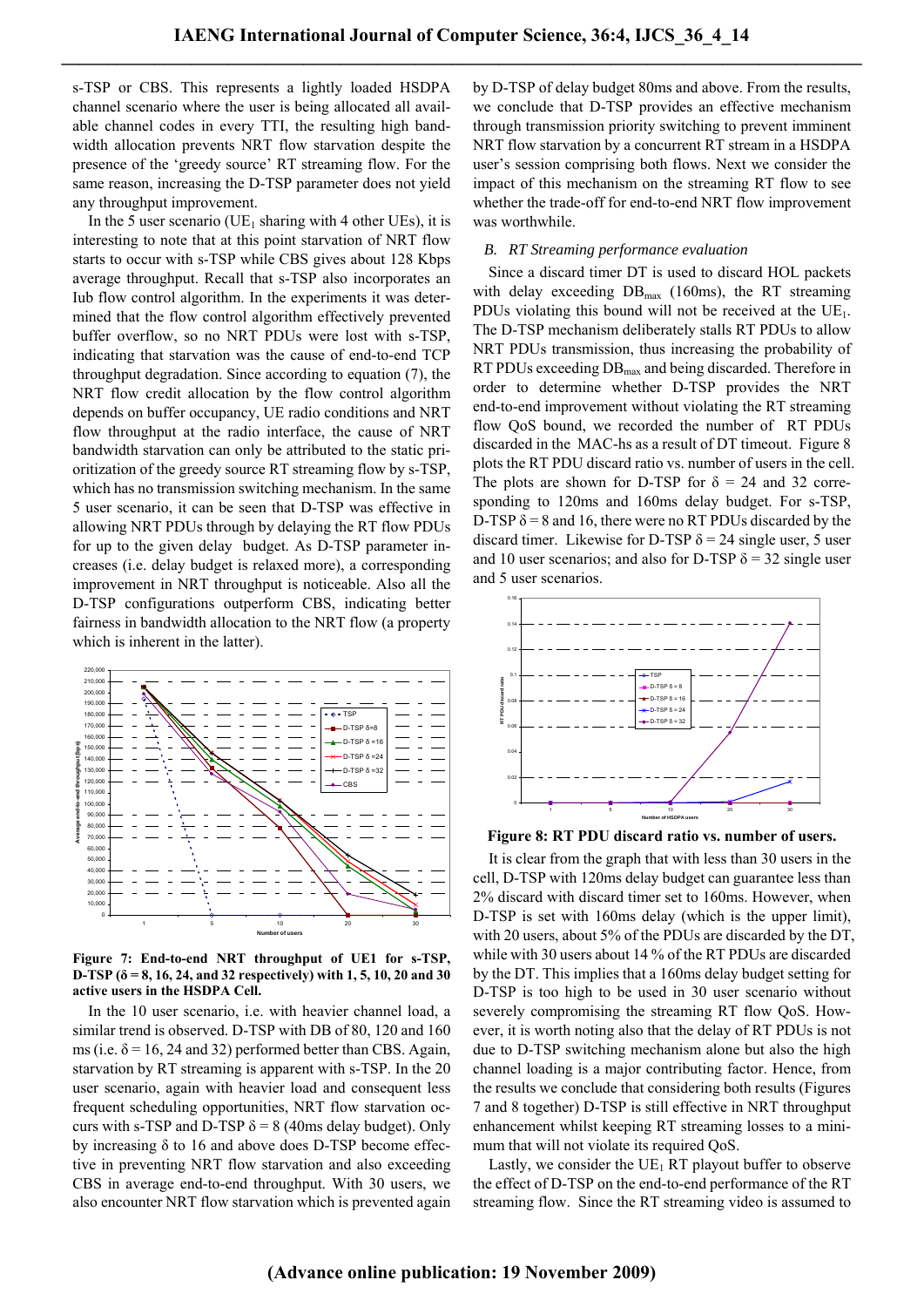be 64 kbps CBR encoded, the arriving packets were buffered and played out at 64 kbps after an initial buffering delay equal to the maximum MAC-hs delay budget  $DB<sub>max</sub>$  of 160ms. We measured the inter-packet playout delay i.e. the delay between each successive packet played out from the UE buffer. A constant delay is expected if the buffer always contains a packet for playout, otherwise if the buffer empties at certain times, delay spikes will occur. Figure 9 shows the observed delays between successive played out streaming packets for s-TSP over the 120s session with simultaneous NRT and RT streaming flows for all the channel load scenarios. The inter packet delay is observed to be constant at 0.005s (corresponding to 64 kbps playout rate of 320 bit long packets) indicating no playout jitter. Hence the de-jittering buffer was effective in eliminating any jitter in the arriving packets. The same result was obtained for D-TSP  $\delta = 8$  and 16 (not shown).



**Figure 9: RT inter-packet playout delay for all s-TSP scenarios. The same constant playout rate was obtained for all user scenarios of D-TSP δ= 8 and D-TSP δ= 16.** 

Figure 10 shows the results for D-TSP 120ms ( $\delta$ = 24) for 20 user and 30 user scenario, while Figure 11 shows that of D-TSP 160 ms  $(\delta = 32)$  for 10, 20 and 30 user scenarios. All the omitted results for these D-TSP settings showed constant playout rate as in Figure 9. The 20 user scenario in Figure 10 (top half) showed only a few instances where the delay spiked (i.e. playout gaps in successive packets). This delay spikes correspond to periods of empty buffer and being few, we can assume minimal impact on the RT stream quality. The same goes for the 10 user scenario of D-TSP 160ms in Figure 11. Whereas, for the D-TSP 120ms 30 user scenario in Figure 10 and D-TSP 160ms 20 and 30 user scenarios in Figure 11, the delay spikes are more frequent depicting high playout jitter which will severely compromise playout quality. On the other hand, we note that degradation in RT streaming QoS in the UE in these scenarios cannot be attributed to the effect of D-TSP alone, but also to channel congestion due to higher cell loading. Nevertheless, the results prove that with careful parameter setting, D-TSP can operate within end-to-end RT streaming QoS constraints.

### V. CONCLUDING REMARKS

The dynamic buffer management scheme presented and evaluated in this paper allows effective QoS management of multiple flows in an end-user multimedia session with concurrent RT and NRT flows in 3.5G wireless networks and similar beyond 3G systems with buffering at the air interface. The novelty of the scheme lies in not only utilizing time and space priorities in a combined manner to suit the different QoS requirements of the RT and NRT flows, but also in employing transmission priority switching to further optimize QoS control. Based on evaluations in a simulated HSDPA system, the proposed buffer management scheme was efficient in mitigating end-to-end NRT bandwidth starvation whilst simultaneously maintaining acceptable RT streaming flow QoS for the UE multimedia session comprising both flows.



**Figure 10: RT inter-packet playout delay for D-TSP δ= 24. 20 and 30 user scenarios are shown. The scenarios with fewer users gave constant inter-packet playout delay as in Figure 6.** 



 **Figure 11: RT inter- packet playout delay for D-TSP δ= 32. 10, 20 and 30 user scenarios are shown. Scenarios with fewer users gave constant inter-packet playout delay as in Figure 6.**

### REFERENCES

- [1] H. Holma and A. Toskala, *WCDMA for UMTS-HSPA Evolution and LTE*: John Wiley & Sons Ltd, 2007.
- [2] S. Parkvall, E. Englund, M. Lundevall, and J. I. Torsner, "Evolving 3G Mobile Systems: Broadband and Broadcast Services in WCDMA," in *IEEE Communications. Magazine*, vol. 44, No.2, Feb. 2006, pp. 68-74.
- [3] H. Holma and A. Toskala, *HSDPA/HSUPA for UMTS*: John Wiley & Sons Ltd, 2006.